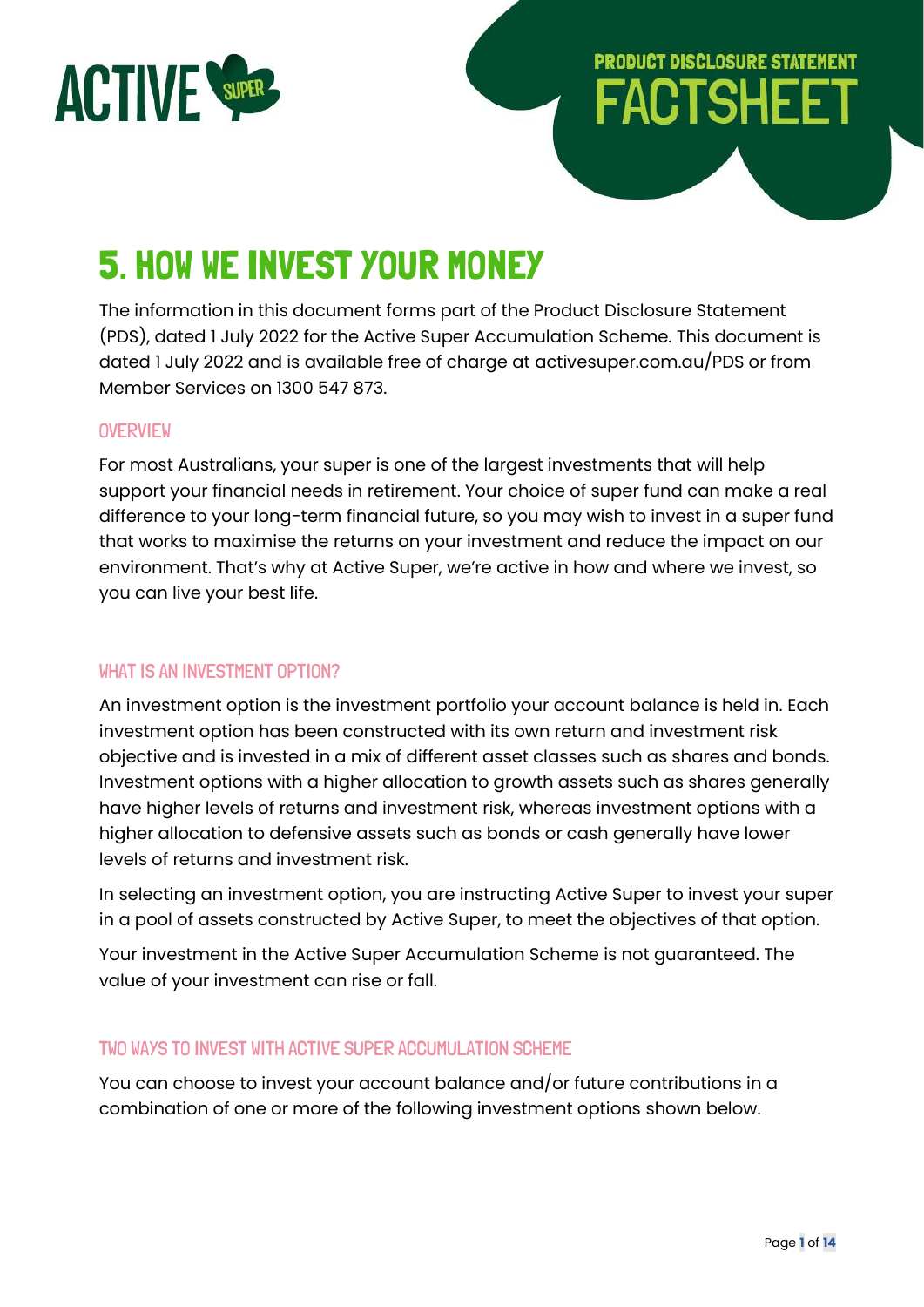| <b>Active Super Lifestage Product</b>                                                                                                       |        | <b>Choice</b>                                                                                                                       |
|---------------------------------------------------------------------------------------------------------------------------------------------|--------|-------------------------------------------------------------------------------------------------------------------------------------|
| The default option<br>Hands-free investing<br>We make the decisions<br>Set and forget: Investment mix<br>adjusts automatically based on age | and/or | Your choice option<br>Hands-on investing<br>You make the decisions<br>You choose your investment mix<br>from five different options |

#### **MySuper: Active Super Lifestage Product**

If you do not make an investment choice, your account will automatically be invested 100% in our MySuper product, the Active Super Lifestage Product, which is detailed in section 5 of the PDS available at activesuper.com.au/PDS.

#### **How does it work?**

If you are invested in the MySuper product, your account balance is invested in a particular pre-mixed investment according to your age and is automatically switched to another investment when you reach a different age group. Please refer to the diagram below for more information on our MySuper product.



### MySuper product: Active Super Lifestage Product

### **Accelerator (up to age 49)**

This is the stage of life when members may want to take more risk to maximise the potential growth in their super balance. Accelerator invests in the High Growth investment option.

### **Accumulator (Age 50-54)**

At this age, members may be starting to think about limiting the downside of any significant market corrections, while still benefitting from the market rising. Accumulator invests in the Balanced investment option.

## **Appreciator (Age 55+)**

Members may be moving into the last stage of their full-time working life and may want to ensure the super balance they've accumulated continues to grow, but with less exposure to significant falls in the market that could lead to having to delay retirement or adjust their lifestyle based on a lower balance when they retire. Appreciator invests in the Conservative Balanced investment option.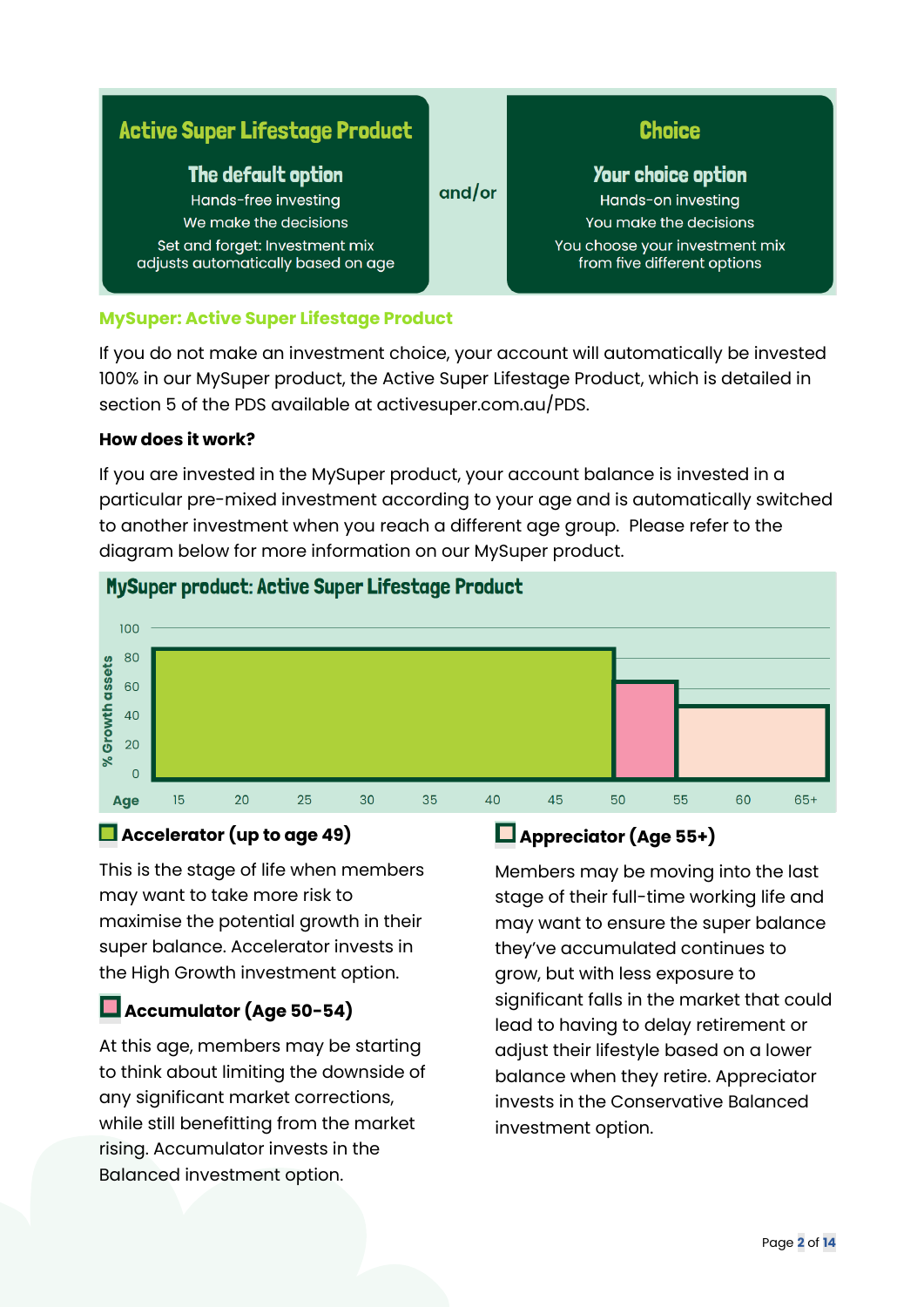

# **PRODUCT DISCLOSURE STATEMENT FACTSHEET**

#### **Investment details for the Active Super Lifestage Product**

|                                             | <b>ACCELERATOR</b>                                                                                                                                                                                   | <b>ACCUMULATOR</b>                                                                                                                                                                                         | <b>APPRECIATOR</b>                                                                                                                                                                                                                                                                             |
|---------------------------------------------|------------------------------------------------------------------------------------------------------------------------------------------------------------------------------------------------------|------------------------------------------------------------------------------------------------------------------------------------------------------------------------------------------------------------|------------------------------------------------------------------------------------------------------------------------------------------------------------------------------------------------------------------------------------------------------------------------------------------------|
|                                             | <b>HIGH GROWTH</b>                                                                                                                                                                                   | <b>BALANCED</b>                                                                                                                                                                                            | <b>CONSERVATIVE BALANCED</b>                                                                                                                                                                                                                                                                   |
|                                             | (DEFAULT OPTION<br>FOR MEMBERS UP TO<br>AND INCLUDING AGE<br>49)                                                                                                                                     | <b>(DEFAULT OPTION FOR</b><br><b>MEMBERS AGED</b><br><b>BETWEEN 50-54)</b>                                                                                                                                 | (DEFAULT OPTION FOR<br><b>MEMBERS AGED 55 AND</b><br>ABOVE)                                                                                                                                                                                                                                    |
| <b>Description</b>                          | Invests a very high<br>proportion of funds<br>in growth assets,<br>such as shares and<br>property and may<br>be suitable for<br>members seeking<br>high investment<br>growth over the<br>longer term | Invests a high<br>proportion of funds in<br>growth assets, such as<br>shares and property<br>and may be suitable<br>for members seeking<br>real investment<br>growth over the<br>medium to longer<br>term. | Invests a proportion of<br>funds in growth assets,<br>such as shares and<br>property, in combination<br>with income-producing<br>assets, such as interest-<br>bearing securities. May be<br>suitable for members<br>seeking investment growth<br>over the medium term with<br>less volatility. |
| <b>Objective</b>                            | 3.5% net return p.a.<br>above CPI over a<br>rolling 10-year<br>period.                                                                                                                               | 3.0% net return p.a.<br>above CPI over a<br>rolling 10-year period                                                                                                                                         | 2.0% net return p.a. above<br>CPI over a rolling 10-year<br>period.                                                                                                                                                                                                                            |
| Age band <sup>1</sup>                       | Up to 49                                                                                                                                                                                             | $50 - 54$                                                                                                                                                                                                  | 55 and above                                                                                                                                                                                                                                                                                   |
| <b>Suggested</b><br>investment<br>timeframe | 10 years                                                                                                                                                                                             | 7 years                                                                                                                                                                                                    | 7 years                                                                                                                                                                                                                                                                                        |
| <b>Risk profile</b>                         | The emphasis is on<br>growth, so the value<br>of the investment<br>may fluctuate over<br>the short term.                                                                                             | The emphasis is on<br>growth, but with more<br>stability than might be<br>expected in<br>Accelerator. The value<br>of the investment may<br>fluctuate over the<br>short term.                              | The emphasis is still on<br>growth, but with more<br>stability than might be<br>expected in Accelerator or<br>Accumulator.                                                                                                                                                                     |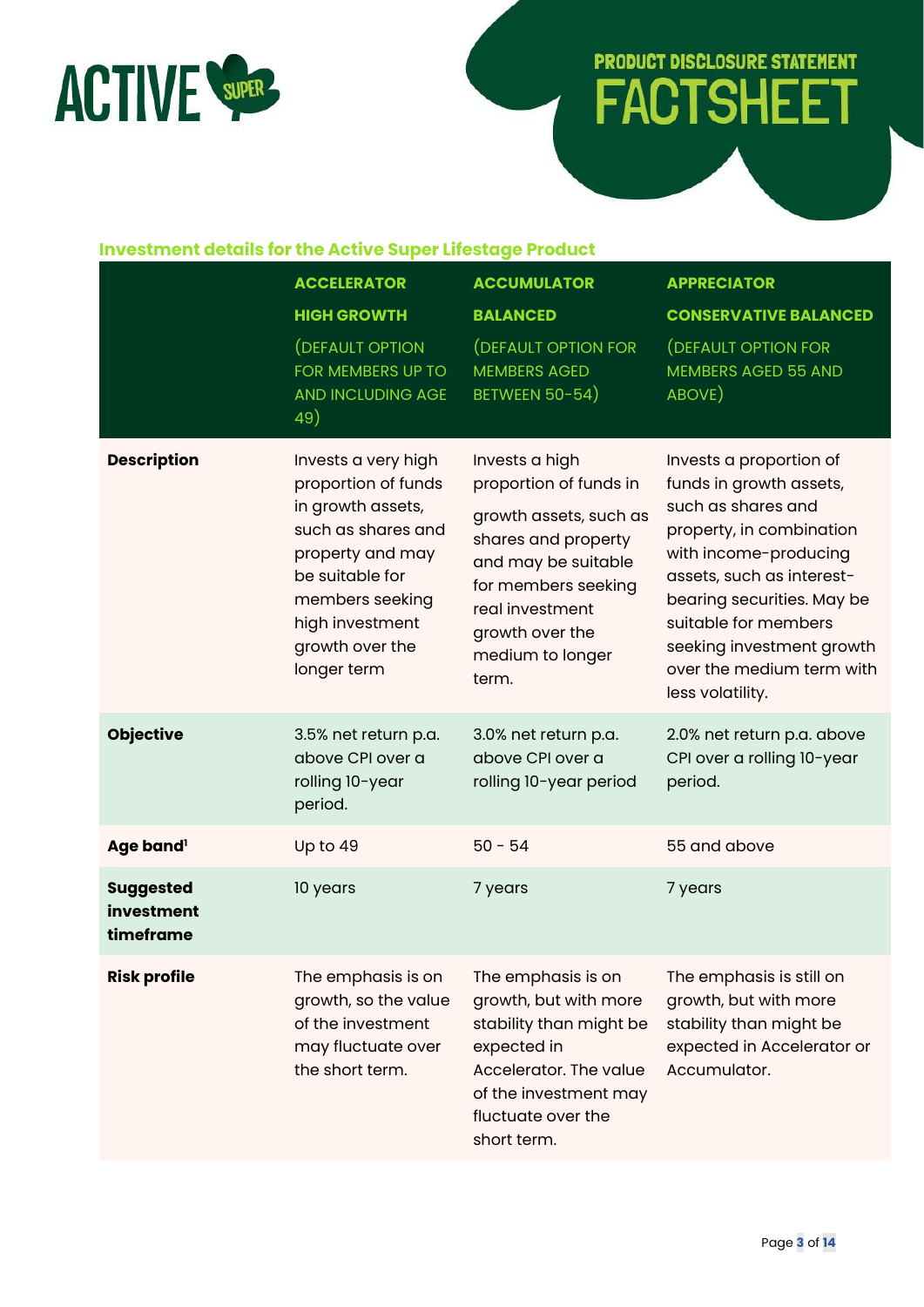| <b>Standard Risk</b><br><b>Measure</b>           | <b>Risk band: 6</b><br>Risk label: High                                                  | <b>Risk band: 6</b><br>Risk label: High                                              | <b>Risk band: 5</b><br>Risk label: Medium to High                                 |
|--------------------------------------------------|------------------------------------------------------------------------------------------|--------------------------------------------------------------------------------------|-----------------------------------------------------------------------------------|
|                                                  | (Based on an<br>estimate of 4.8<br>negative annual<br>returns in any 20-<br>year period) | (Based on an estimate<br>of 4.2 negative annual<br>returns in any 20-year<br>period) | (Based on an estimate of<br>3.2 negative annual returns<br>in any 20-year period) |
| <b>ASSET ALLOCATION</b><br>$(\% )$               | <b>RANGE</b>                                                                             | <b>RANGE</b>                                                                         | <b>RANGE</b>                                                                      |
| <b>Australian Equities</b>                       | $23 - 43%$                                                                               | $15 - 35%$                                                                           | $8 - 28%$                                                                         |
| <b>International Equities</b>                    | $27 - 47%$                                                                               | $17 - 37%$                                                                           | $8 - 28%$                                                                         |
| <b>Australian Direct</b><br>Property             | $0 - 10%$                                                                                | $0 - 10%$                                                                            | $0 - 10%$                                                                         |
| <b>International Listed</b><br>Property          | $0 - 10%$                                                                                | $0 - 10%$                                                                            | $0 - 10%$                                                                         |
| <b>Private Equity</b>                            | $4 - 14%$                                                                                | $2 - 12%$                                                                            | $1 - 11%$                                                                         |
| <b>Private Credit</b>                            | $0 - 6%$                                                                                 | $0 - 6%$                                                                             | $0 - 6%$                                                                          |
| <b>Growth Alternatives</b>                       | $0 - 5%$                                                                                 | $0 - 5%$                                                                             | $0 - 5%$                                                                          |
| <b>Short Term Fixed</b><br>Interest              | $0 - 10%$                                                                                | $5 - 15%$                                                                            | $6 - 26%$                                                                         |
| <b>Liquid Alternatives</b>                       | $0 - 5%$                                                                                 | $0 - 5%$                                                                             | $0 - 5%$                                                                          |
| <b>Bonds</b>                                     | $0 - 10%$                                                                                | $2 - 22%$                                                                            | $11 - 31%$                                                                        |
| Infrastructure                                   | $0 - 10%$                                                                                | $0 - 10%$                                                                            | $0 - 10%$                                                                         |
| Cash                                             | $0 - 10%$                                                                                | $0 - 10%$                                                                            | $0 - 10%$                                                                         |
| <b>TOTAL SPLIT OF</b><br><b>GROWTH/DEFENSIVE</b> | <b>RANGE</b>                                                                             | <b>RANGE</b>                                                                         | <b>RANGE</b>                                                                      |
| <b>Growth Assets</b>                             | $85 - 95$                                                                                | $60 - 80$                                                                            | $44 - 64$                                                                         |
| <b>Defensive Assets</b>                          | $5 - 15$                                                                                 | $20 - 40$                                                                            | $36 - 56$                                                                         |

<sup>1.</sup> Within the Active Super Lifestage Product, your account will automatically move through a range of investment options as you get older.

Before 1 October 2021, the Active Super Lifestage Product was known as MySuper Age Based Investment Strategy.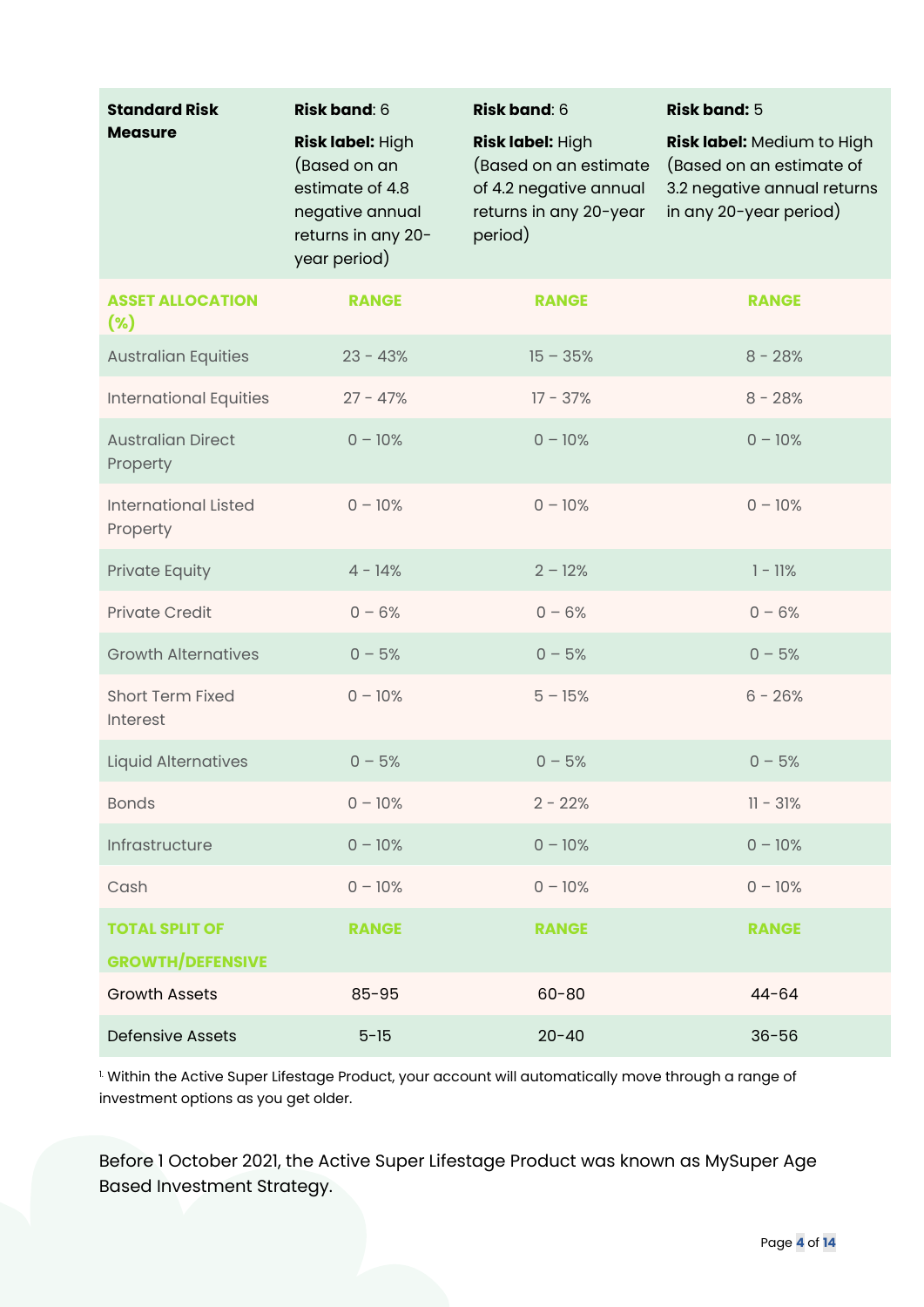#### **Choice investment options**

You can choose to invest your account balance and/or future contributions in a combination of one or more of the Choice investments options shown below.

| <b>PRE-MIXED CHOICE INVESTMENT</b><br><b>OPTIONS</b> | <b>SINGLE SECTOR CHOICE INVESTMENT OPTION</b> |
|------------------------------------------------------|-----------------------------------------------|
| <b>High Growth</b>                                   | <b>Managed Cash</b>                           |
| <b>Balanced</b>                                      |                                               |
| Conservative Balanced                                |                                               |
| Conservative                                         |                                               |

Additional information for the Choice investment options is included below.

|                                             | <b>HIGH GROWTH</b>                                                                                                                                                                                    | <b>BALANCED</b>                                                                                                                                                                                            | <b>CONSERVATIVE</b><br><b>BALANCED</b>                                                                                                                                                                                                                                                         |
|---------------------------------------------|-------------------------------------------------------------------------------------------------------------------------------------------------------------------------------------------------------|------------------------------------------------------------------------------------------------------------------------------------------------------------------------------------------------------------|------------------------------------------------------------------------------------------------------------------------------------------------------------------------------------------------------------------------------------------------------------------------------------------------|
| <b>Description</b>                          | Invests a very high<br>proportion of funds<br>in growth assets,<br>such as shares and<br>property and may<br>be suitable for<br>members seeking<br>high investment<br>growth over the<br>longer term. | Invests a high<br>proportion of funds in<br>growth assets, such as<br>shares and property<br>and may be suitable<br>for members seeking<br>real investment<br>growth over the<br>medium to longer<br>term. | Invests a proportion of<br>funds in growth assets,<br>such as shares and<br>property, in combination<br>with income-producing<br>assets, such as interest-<br>bearing securities. May be<br>suitable for members<br>seeking investment growth<br>over the medium term with<br>less volatility. |
| <b>Objective</b>                            | 3.5% net return p.a.<br>above CPI over a<br>rolling 10-year<br>period.                                                                                                                                | 3.0% net return p.a.<br>above CPI over a<br>rolling 10-year period                                                                                                                                         | 2.0% net return p.a. above<br>CPI over a rolling 10-year<br>period.                                                                                                                                                                                                                            |
| <b>Suggested</b><br>investment<br>timeframe | 10 years                                                                                                                                                                                              | 7 years                                                                                                                                                                                                    | 7 years                                                                                                                                                                                                                                                                                        |
| <b>Risk profile</b>                         | The emphasis is on<br>growth, so the value<br>of the investment<br>may fluctuate over<br>the short term.                                                                                              | The emphasis is on<br>growth, but with more<br>stability than might be<br>expected in High<br>Growth. The value of<br>the investment may<br>fluctuate over the<br>short term.                              | The emphasis is still on<br>growth, but with more<br>stability than might be<br>expected in High Growth or<br>Balanced.                                                                                                                                                                        |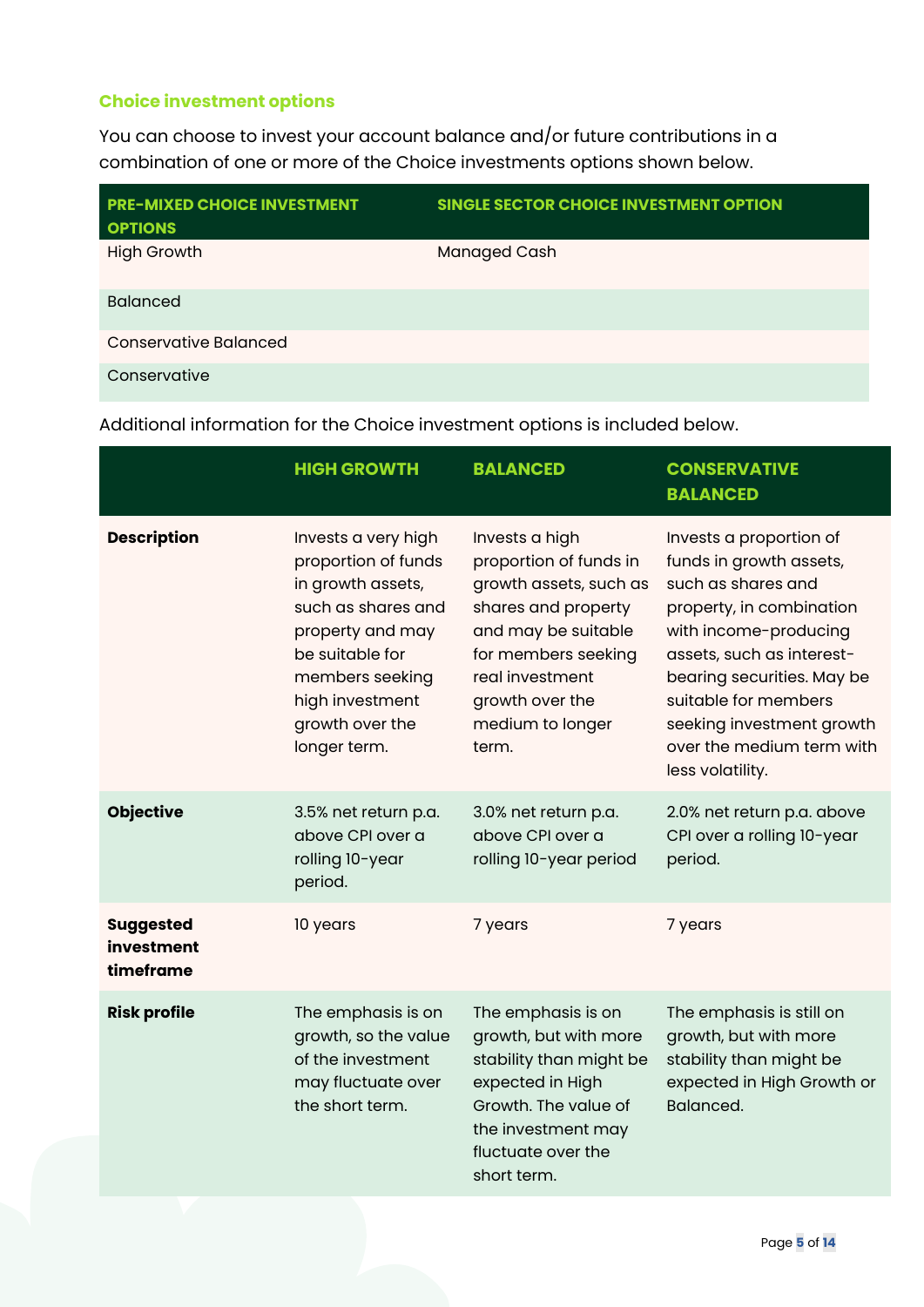| <b>Standard Risk</b>                            | <b>Risk band: 6</b>                                                                                          | <b>Risk band: 6</b>                                                                                      | <b>Risk band: 5</b>                                                                                             |
|-------------------------------------------------|--------------------------------------------------------------------------------------------------------------|----------------------------------------------------------------------------------------------------------|-----------------------------------------------------------------------------------------------------------------|
| <b>Measure</b>                                  | Risk label: High<br>(Based on an<br>estimate of 4.8<br>negative annual<br>returns in any 20-<br>year period) | Risk label: High<br>(Based on an estimate<br>of 4.2 negative annual<br>returns in any 20-year<br>period) | Risk label: Medium to High<br>(Based on an estimate of<br>3.2 negative annual returns<br>in any 20-year period) |
| <b>ASSET ALLOCATION</b><br>$(\%)$               | <b>RANGE</b>                                                                                                 | <b>RANGE</b>                                                                                             | <b>RANGE</b>                                                                                                    |
| <b>Australian Equities</b>                      | $23 - 43%$                                                                                                   | $15 - 35%$                                                                                               | $8 - 28%$                                                                                                       |
| <b>International Equities</b>                   | $27 - 47%$                                                                                                   | $17 - 37%$                                                                                               | $8 - 28%$                                                                                                       |
| <b>Australian Direct</b><br>Property            | $0 - 10%$                                                                                                    | $0 - 10%$                                                                                                | $0 - 10%$                                                                                                       |
| <b>International Listed</b><br>Property         | $0 - 10%$                                                                                                    | $0 - 10%$                                                                                                | $0 - 10%$                                                                                                       |
| Private Equity                                  | $4 - 14%$                                                                                                    | $2 - 12%$                                                                                                | $1 - 11%$                                                                                                       |
| <b>Private Credit</b>                           | $0 - 6%$                                                                                                     | $0 - 6%$                                                                                                 | $0 - 6%$                                                                                                        |
| <b>Growth Alternatives</b>                      | $0 - 5%$                                                                                                     | $0 - 5%$                                                                                                 | $0 - 5%$                                                                                                        |
| <b>Short Term Fixed</b><br>Interest             | $0 - 10%$                                                                                                    | $5 - 15%$                                                                                                | $6 - 26%$                                                                                                       |
| <b>Liquid Alternatives</b>                      | $0 - 5%$                                                                                                     | $0 - 5%$                                                                                                 | $0 - 5%$                                                                                                        |
| <b>Bonds</b>                                    | $0 - 10%$                                                                                                    | $2 - 22%$                                                                                                | $11 - 31%$                                                                                                      |
| Infrastructure                                  | $0 - 10%$                                                                                                    | $0 - 10%$                                                                                                | $0 - 10%$                                                                                                       |
| Cash                                            | $0 - 10%$                                                                                                    | $0 - 10%$                                                                                                | $0 - 10%$                                                                                                       |
| <b>TOTAL SPLIT OF</b>                           | <b>RANGE</b>                                                                                                 | <b>RANGE</b>                                                                                             | <b>RANGE</b>                                                                                                    |
| <b>GROWTH/DEFENSIVE</b><br><b>Growth Assets</b> | $85 - 95$                                                                                                    | $60 - 80$                                                                                                | $44 - 64$                                                                                                       |
| <b>Defensive Assets</b>                         | $5 - 15$                                                                                                     | $20 - 40$                                                                                                | $36 - 56$                                                                                                       |

**Note:** Before 1 October 2021, the *Balanced* investment option was known as *Balanced Growth* and the *Conservative Balanced* investment option was known as *Balanced*.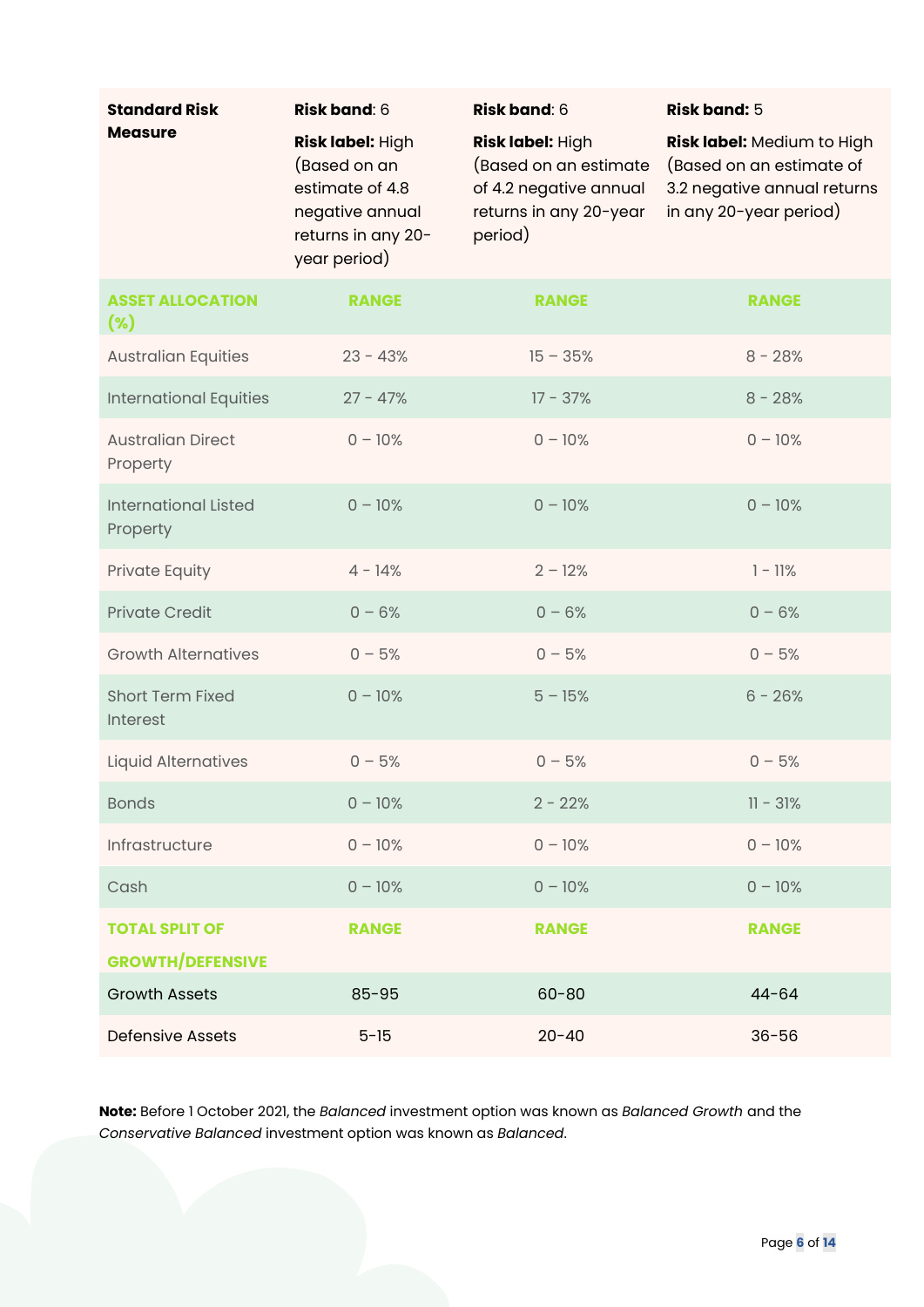#### **Conservative**

| <b>DEFINITION</b>   | For shorter-term investing with good security and some potential for<br>growth.                                                                                                                                                                                                                                                                                                                                                              |                               |  |
|---------------------|----------------------------------------------------------------------------------------------------------------------------------------------------------------------------------------------------------------------------------------------------------------------------------------------------------------------------------------------------------------------------------------------------------------------------------------------|-------------------------------|--|
|                     | The Conservative option generally invests a small proportion in growth<br>assets and the balance in income-producing assets such as interest-<br>bearing securities. This combination aims to earn real investment<br>growth above CPI over a 10-year period. Although it is relatively more<br>stable than the High Growth, Balanced and Conservative Balanced<br>options, the returns and the value of the investment can still fluctuate. |                               |  |
| <b>ASSET</b>        | <b>Asset class</b>                                                                                                                                                                                                                                                                                                                                                                                                                           | <b>Asset allocation range</b> |  |
| <b>ALLOCATION</b>   | <b>Australian Equities</b>                                                                                                                                                                                                                                                                                                                                                                                                                   | $0 - 19%$                     |  |
|                     | <b>International Equities</b>                                                                                                                                                                                                                                                                                                                                                                                                                | $0 - 19%$                     |  |
|                     | <b>Australian Direct Property</b>                                                                                                                                                                                                                                                                                                                                                                                                            | $0 - 10%$                     |  |
|                     | <b>International Listed Property</b>                                                                                                                                                                                                                                                                                                                                                                                                         | $0 - 6%$                      |  |
|                     | Private Equity                                                                                                                                                                                                                                                                                                                                                                                                                               | $0 - 7%$                      |  |
|                     | <b>Private Credit</b>                                                                                                                                                                                                                                                                                                                                                                                                                        | $0 - 10%$                     |  |
|                     | <b>Growth Alternatives</b>                                                                                                                                                                                                                                                                                                                                                                                                                   | $0 - 10%$                     |  |
|                     | <b>Short Term Fixed Interest</b>                                                                                                                                                                                                                                                                                                                                                                                                             | $10 - 30%$                    |  |
|                     | <b>Liquid Alternatives</b>                                                                                                                                                                                                                                                                                                                                                                                                                   | $0 - 5%$                      |  |
|                     | <b>Bonds</b>                                                                                                                                                                                                                                                                                                                                                                                                                                 | $17 - 37%$                    |  |
|                     | Infrastructure                                                                                                                                                                                                                                                                                                                                                                                                                               | $2 - 12%$                     |  |
|                     | Cash                                                                                                                                                                                                                                                                                                                                                                                                                                         | $5 - 15%$                     |  |
|                     | <b>Total split of Growth/Defensive</b>                                                                                                                                                                                                                                                                                                                                                                                                       | <b>Range</b>                  |  |
|                     | <b>Growth Assets</b>                                                                                                                                                                                                                                                                                                                                                                                                                         | 24-44                         |  |
|                     | <b>Defensive Assets</b>                                                                                                                                                                                                                                                                                                                                                                                                                      | $56 - 76$                     |  |
| <b>OBJECTIVE</b>    | 1.5% net investment return per annum above CPI, measured over a<br>rolling ten-year period.                                                                                                                                                                                                                                                                                                                                                  |                               |  |
| <b>RISK PROFILE</b> | <b>Standard Risk Measure:</b>                                                                                                                                                                                                                                                                                                                                                                                                                |                               |  |
|                     | <b>Risk Band: 3</b>                                                                                                                                                                                                                                                                                                                                                                                                                          |                               |  |
|                     | <b>Risk Label:</b> Low to Medium                                                                                                                                                                                                                                                                                                                                                                                                             |                               |  |
|                     | (Based on an estimate of 1.3 negative annual returns in any 20-year<br>period)                                                                                                                                                                                                                                                                                                                                                               |                               |  |
|                     | Suggested investment time frame: 5 years.                                                                                                                                                                                                                                                                                                                                                                                                    |                               |  |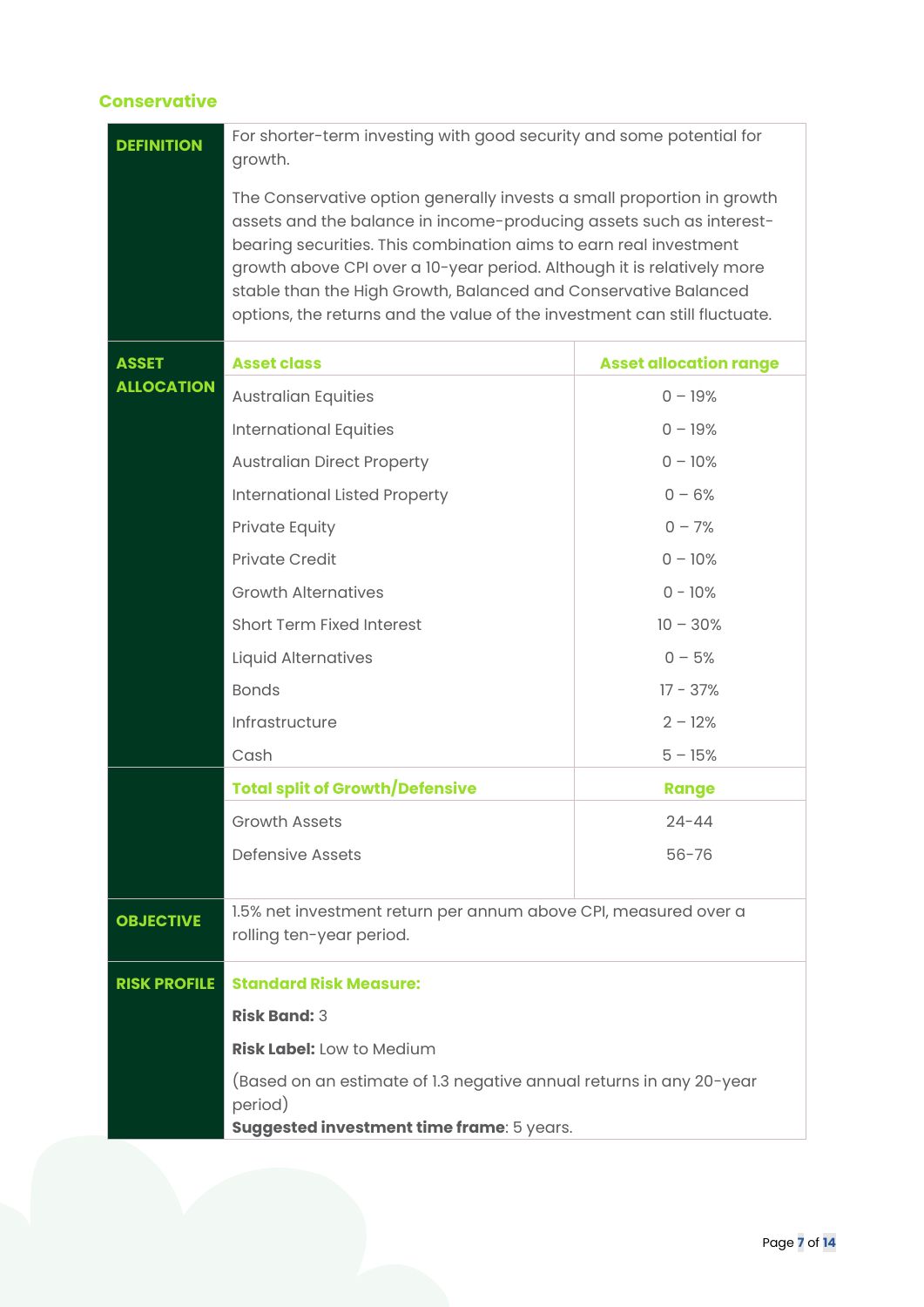#### **Managed Cash**

| <b>DEFINITION</b>   | For investors who want exposure to investments in money market<br>securities with a very low risk of capital loss.<br>The Managed Cash strategy invests predominantly in short-term<br>Australian money market assets and term deposits. A proportion of the<br>assets are invested in floating rate debt securities issued by Australian<br>banks having a longer maximum term. This gives this strategy greater<br>exposure to higher returns than by just investing in short-term cash<br>deposits, with only a small increase in the overall volatility of the returns.<br>This option offers investments for short-term investors or those seeking<br>less volatile returns. |                               |  |
|---------------------|-----------------------------------------------------------------------------------------------------------------------------------------------------------------------------------------------------------------------------------------------------------------------------------------------------------------------------------------------------------------------------------------------------------------------------------------------------------------------------------------------------------------------------------------------------------------------------------------------------------------------------------------------------------------------------------|-------------------------------|--|
| <b>ASSET</b>        | <b>Asset class</b>                                                                                                                                                                                                                                                                                                                                                                                                                                                                                                                                                                                                                                                                | <b>Asset allocation range</b> |  |
| <b>ALLOCATION</b>   | Cash, term deposits and money market<br>securities                                                                                                                                                                                                                                                                                                                                                                                                                                                                                                                                                                                                                                | 100%                          |  |
|                     | <b>Total split of Growth/Defensive</b>                                                                                                                                                                                                                                                                                                                                                                                                                                                                                                                                                                                                                                            | <b>Range</b>                  |  |
|                     | <b>Growth Assets</b><br>Defensive Assets                                                                                                                                                                                                                                                                                                                                                                                                                                                                                                                                                                                                                                          | $\Omega$<br>100               |  |
| <b>OBJECTIVE</b>    | 0.20% net investment return per annum above the cash <sup>1</sup> rate, measured<br>over a rolling ten-year period.                                                                                                                                                                                                                                                                                                                                                                                                                                                                                                                                                               |                               |  |
| <b>RISK PROFILE</b> | <b>Standard Risk Measure:</b>                                                                                                                                                                                                                                                                                                                                                                                                                                                                                                                                                                                                                                                     |                               |  |
|                     | <b>Risk band: 1</b>                                                                                                                                                                                                                                                                                                                                                                                                                                                                                                                                                                                                                                                               |                               |  |
|                     | Risk label: Very Low                                                                                                                                                                                                                                                                                                                                                                                                                                                                                                                                                                                                                                                              |                               |  |
|                     | (Based on an estimate of there being no negative annual returns in any                                                                                                                                                                                                                                                                                                                                                                                                                                                                                                                                                                                                            |                               |  |
|                     | 20-year period)                                                                                                                                                                                                                                                                                                                                                                                                                                                                                                                                                                                                                                                                   |                               |  |
|                     | Suggested investment time frame: 3 years.                                                                                                                                                                                                                                                                                                                                                                                                                                                                                                                                                                                                                                         |                               |  |

#### SWITCHING INVESTMENTS

You can choose to invest your money in one option or a combination of options. You can switch between options at any time via our secure Active Super app or Member Online. Alternatively, you can complete and send us a *Changing investment option(s)* form available from activesuper.com.au/forms or by calling Member Services. If you are invested in the Active Super Lifestage product, you will be automatically switched

<sup>&</sup>lt;sup>1</sup> The benchmark for the cash rate is the Bloomberg AusBond Bank Bill Index.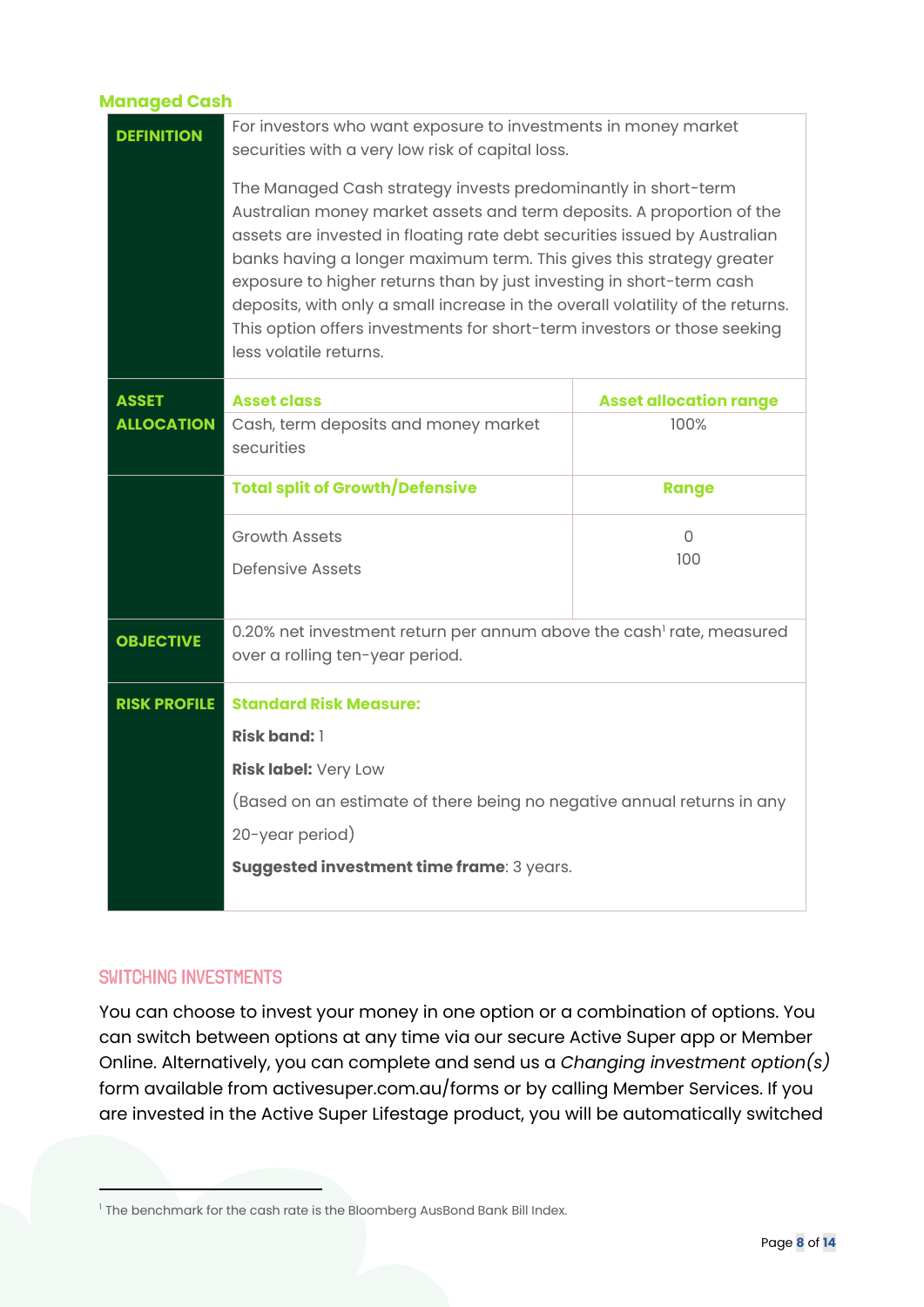when you reach a different age group. Active Super does not charge a switch fee. Please refer to the *Fees and costs* fact sheet at activesuper.com.au/PDS

#### RESPONSIBLE INVESTING

Many super funds claim to be focused on sustainability. But Active Super is one of only three super funds in Australia that are Whole-of-Fund certified for responsible investment by the Responsible Investment Association Australasia. This sets us apart from funds who offer 'sustainable' or 'ethical' investment options, but which are run separately to their mainstream investments.

At Active Super, our Sustainable and Responsible Investment policy applies to our whole portfolio, across all asset classes. Responsible investment is all we do.

Our Sustainable and Responsible Investment policy is available on our website and includes the following strategies:

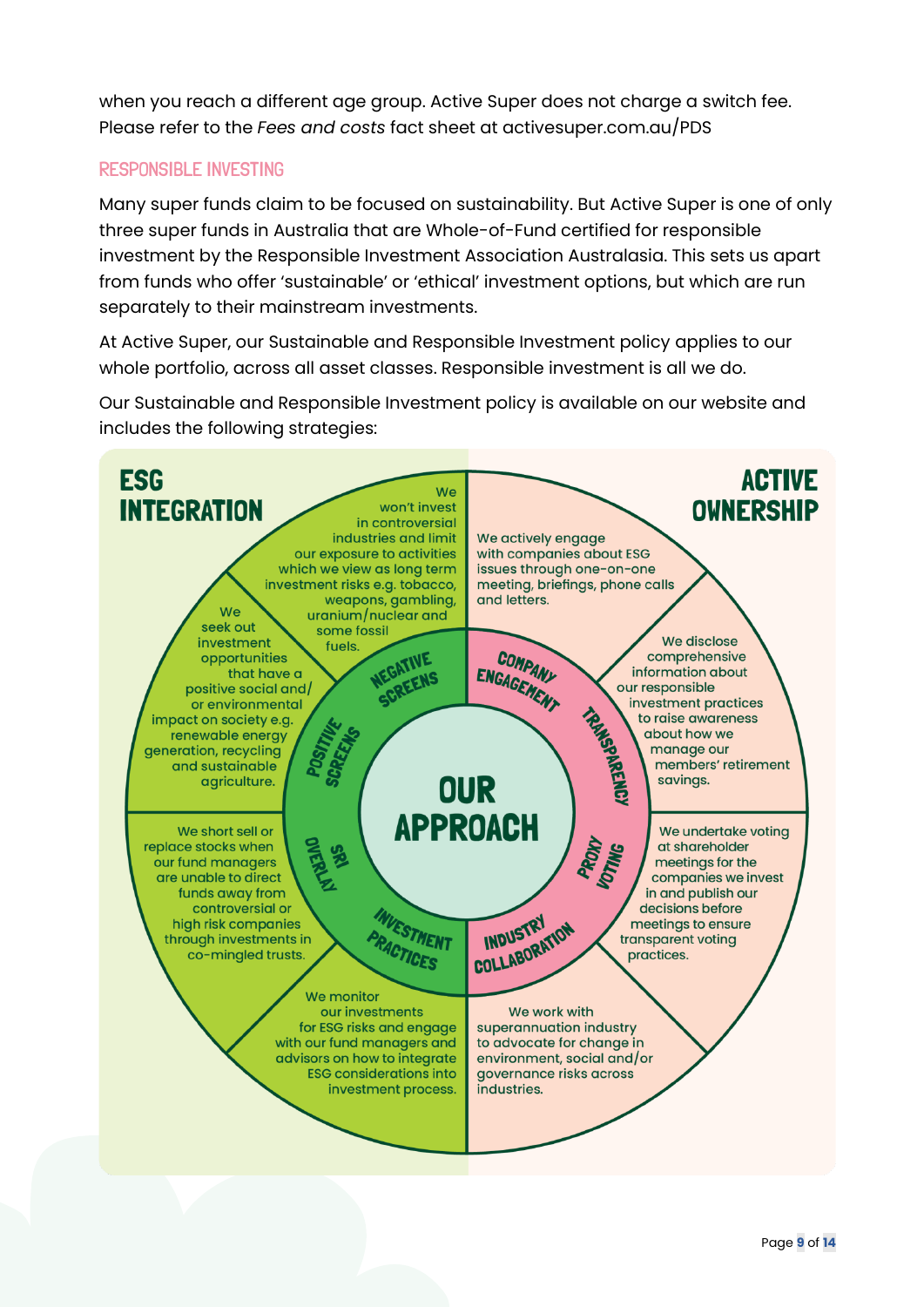#### **ESG integration**

All the investments we make and the fund managers we select are assessed for their ability to deliver strong financial performance as well as their environmental social and governance (ESG) impact on the world. The kinds of risks we look for are:



Once assessed for both performance and ESG impact, prospective investments generally fall into one of three categories, which informs whether we decide to invest.



Negative screens eliminate our exposure to high ESG risk industries

Investments in the middle section often have the potential to progress up into the top tier. So our decision on whether to invest is often 'YES BUT' only if we continue to see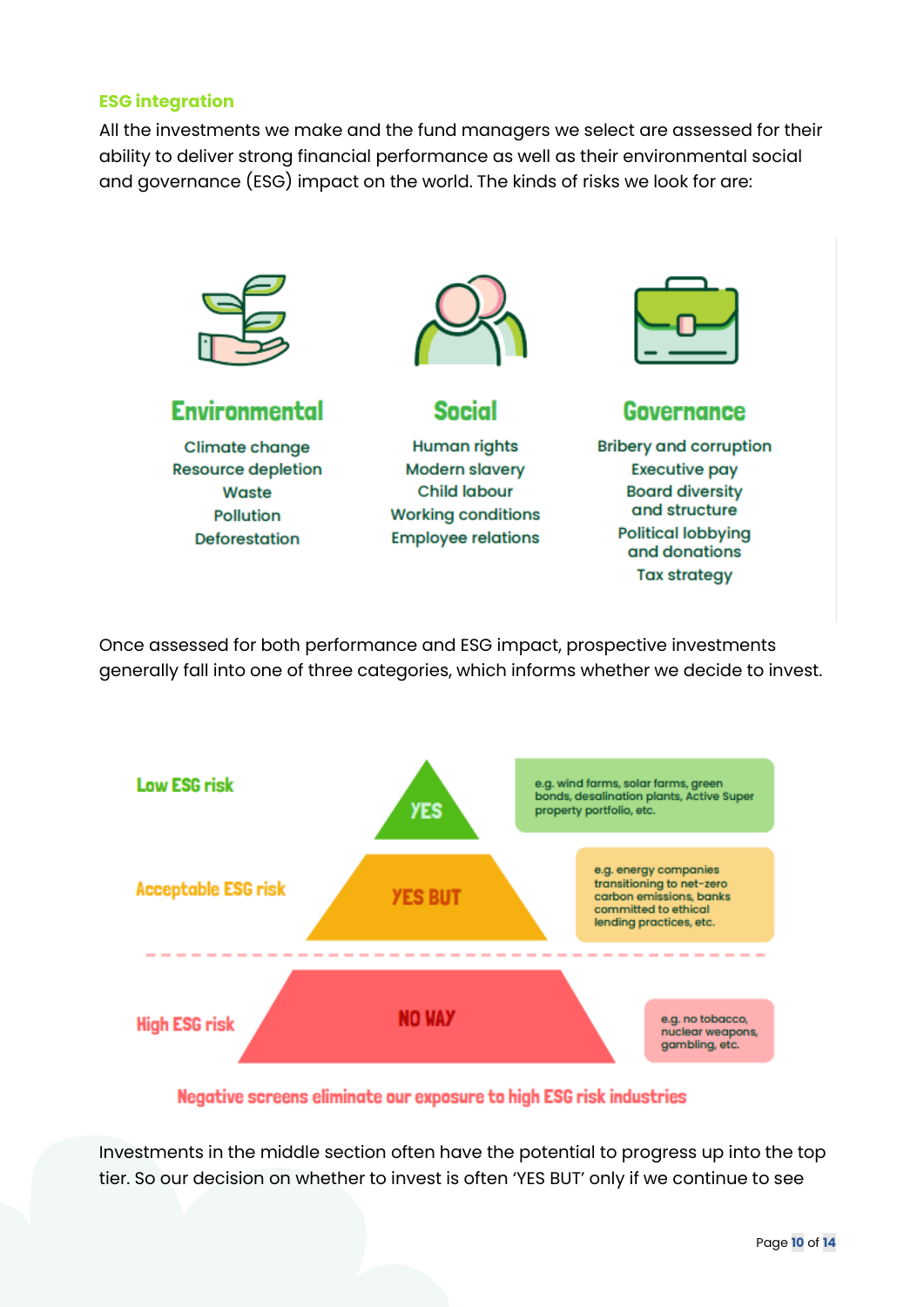them making good progress on their ESG commitments. This involves ongoing engagement, monitoring and regular reviews of their impact.

#### **Positive screens**

We seek investment opportunities that have a positive impact on the world, for example, schools, hospitals, solar and wind energy, waste management and recycling.

#### **Negative Screens**

We eliminate investments that pose too great a risk to the environment and the community, for example nuclear weapons, tobacco manufacturing, oil tar sands and gambling. We also recently added Russia to our list of excluded countries, following the invasion of Ukraine.

#### **Active ownership**

We actively engage as shareholders to push for positive change. We vote at all shareholder meetings and work directly with the companies we invest in to ensure that their conduct and progress are aligned with our responsible investment philosophy.

#### **Collaboration**

We work with leading industry bodies who share our values to help achieve our responsible investment goals.

#### **Transparency**

Unlike most super funds, we publish our voting intentions on our website before investee company meetings, so you always know where we stand. You can also view our investment holdings on our website at any time.

#### **Climate Change**

At Active Super, we believe climate change is one of the most significant risks facing the world today. We were among the first super funds to move on climate change issues in 2009 and introduced climate change and fossil fuel reserve restrictions back in 2014.

We are one of the few super funds in Australia to be certified Carbon Neutral for our business operations and we use multiple strategies to manage the risk of climate change across our portfolio. This now includes a net zero modelling tool which we are using to map our trajectory towards Net Zero 2050.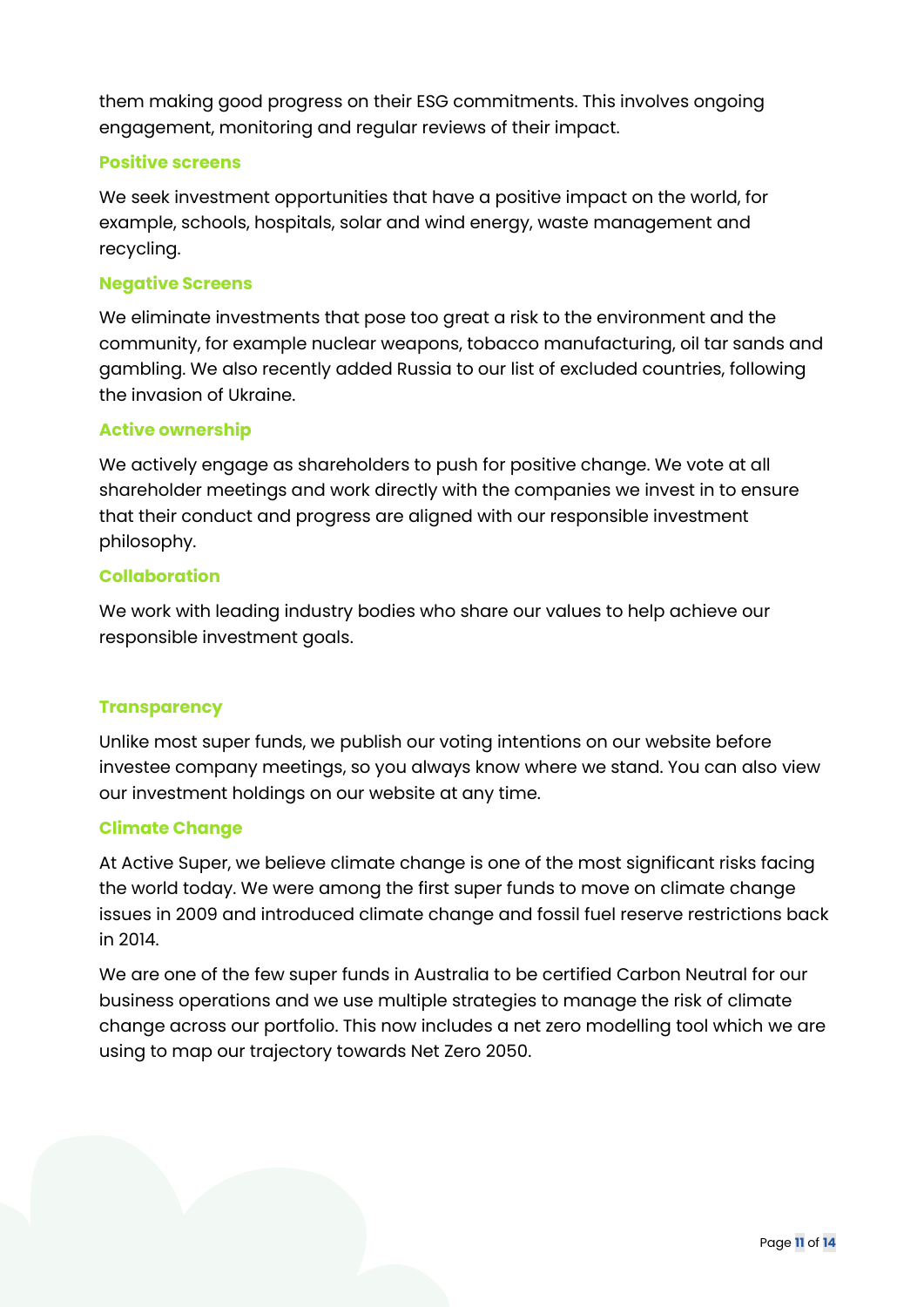

#### Carbon emissions trendline and shortfall (Australia)

#### INVESTMENT MANAGEMENT

The Trustee is responsible for selecting and managing the range of investment managers, who are in charge of the investments contained within their respective portfolios in each investment option.

Active Super adheres to the guiding principle that several carefully selected investment managers will, over any reasonable period, produce:

- more consistency
- lower volatility and risk
- better results.

#### **Diversification**

Active Super's assets are allocated to a range of investment managers. This is to ensure diversification of both investments and investment managers.

Please note that investment managers and/or their weighting will change from time to time and that updated details are provided in the Active Super Annual Report available at activesuper.com.au/annualreports

#### **Automatic switch upon death notification**

Upon receiving notification of a member's death, Active Super will move the deceased's benefit to the Managed Cash investment option where it will remain until the death benefit is paid. No investment switching fee is charged.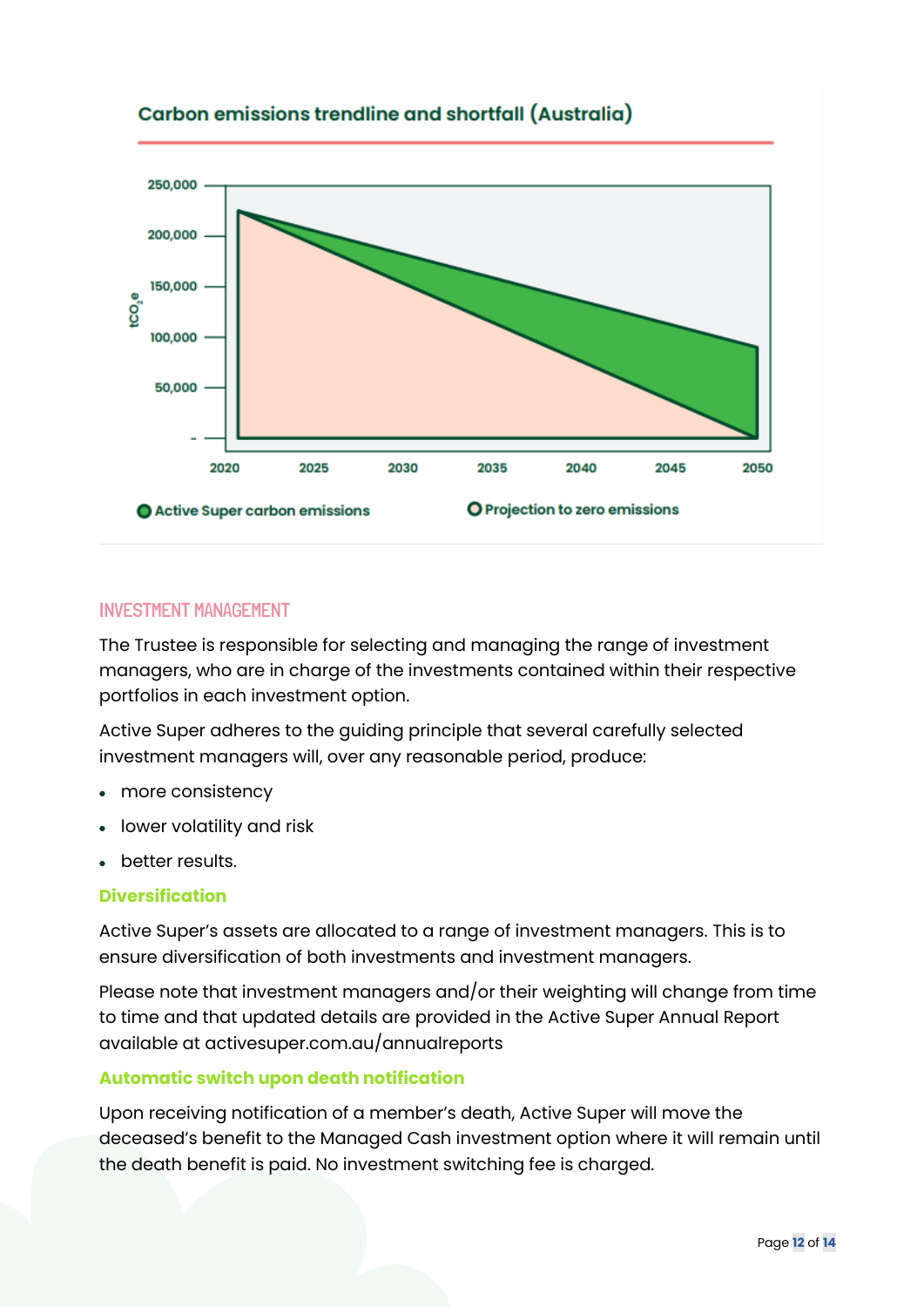#### **Automatic account rebalancing**

If your current account balance and future contributions are invested in the same way in more than one investment option, your account is then automatically rebalanced each quarter.

Active Super monitors the actual proportions invested in your chosen options, as these proportions may vary with performance trends over time. Active Super automatically makes any necessary transfers between the underlying investments to ensure your account does not move out of line with your chosen investment mix.

Rebalancing is normally done on a quarterly basis at the end of February, May, August and November. If you do not want automatic rebalancing to occur, please contact our member services team on 1300 547 873.

Automatic rebalancing does not occur if you have elected to invest your account balance and future contributions in different options.

#### **Investment returns in recent years**

Up-to-date information in relation to the annual effective net earnings for each investment option for the last five financial years are set out in the latest Annual Report, along with other related investment performance information.

The net earning rate reported in the Annual Report may not be the same as the rate experienced by members because of the timing differences and the reserving policy of Active Super.

Also please note that past net earning rates are not a reliable indicator of future net earning rates.

More information regarding recent performance is available at activesuper.com.au or from Member Services.

#### **Unit pricing**

The value of your account is expressed in terms of units. When money is allocated to your account, units in a selected investment are issued to you. The number of units purchased is dependent on the unit price for that day and the amount allocated to your account.

The unit price is the net asset value (NAV) of the investment on a particular day divided by the total number of units on issue on that particular business day $^{\text{2}}$ . The NAV is the valuation of assets and liabilities (net of all fees, costs and taxes) determined by the market price at a valuation point after allowing for transaction costs and the deduction of taxation and expenses.

<sup>&</sup>lt;sup>2</sup> A business day is a day that the ASX (i.e. both SEATS [Stock Exchange Automated Trading System] and DTF [Derivatives Trading Facility]) is open for trading in Australia.